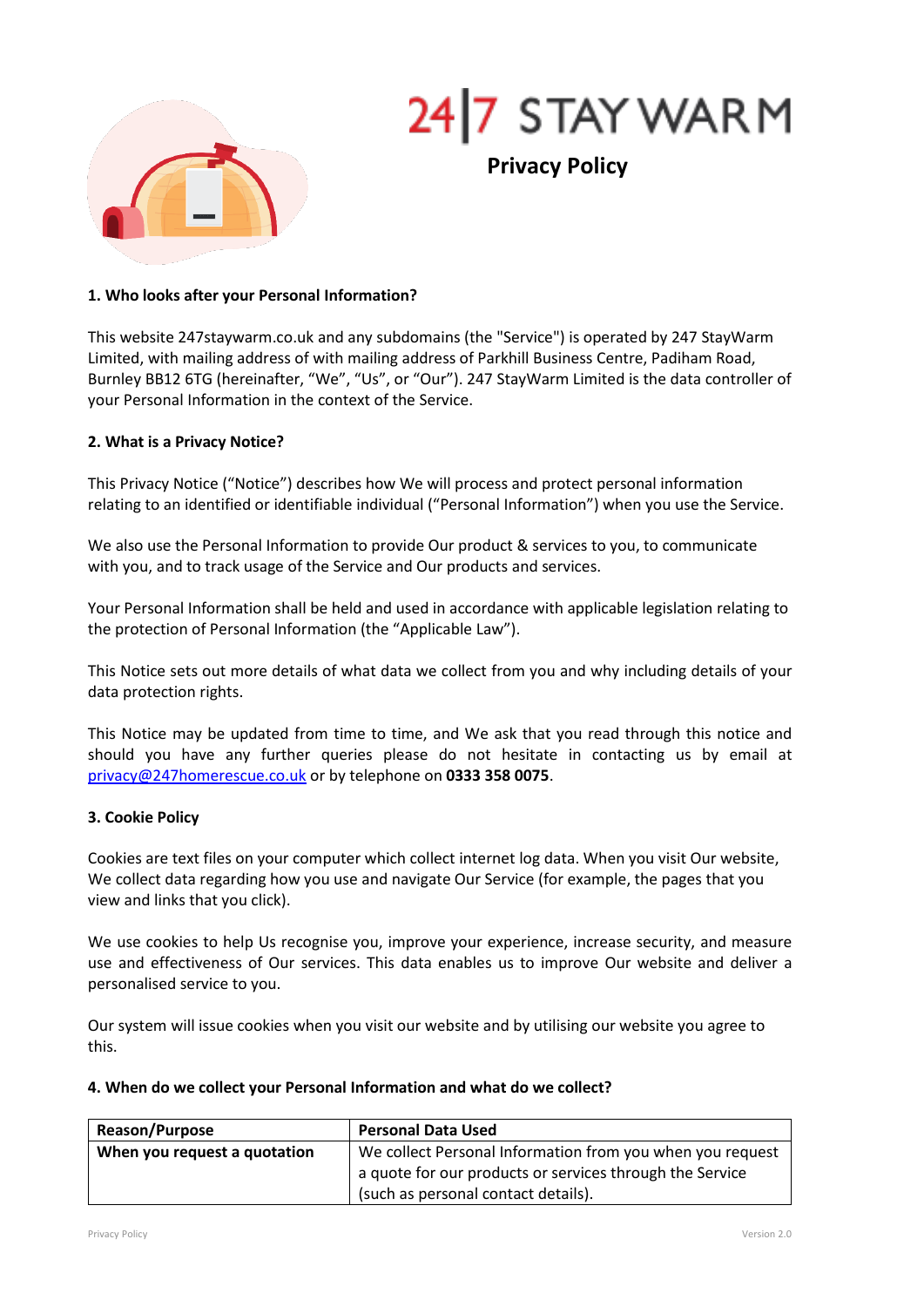| When you make a purchase           | We ask individuals to provide Us with their full name,<br>contact details (for example postal address, telephone<br>number, email address), banking information (for example<br>bank name, sort code, account number), date of birth and<br>communication preferences.                                                                                                                          |
|------------------------------------|-------------------------------------------------------------------------------------------------------------------------------------------------------------------------------------------------------------------------------------------------------------------------------------------------------------------------------------------------------------------------------------------------|
| When you create an account         | We ask users to provide Us with their full name, contact<br>details (for example - email address), date of birth and<br>communication preferences. We will also collect your<br>Internet Protocol ("IP") address.                                                                                                                                                                               |
| When you make a payment            | Payment details: cardholder name, payment or debit card<br>number, CVC, and expiry date. We do not store any of this<br>information on our system. Call recordings are paused when<br>card payments are taken.                                                                                                                                                                                  |
| When you contact us                | We will collect information that you provide to Us in your<br>communications (such as the query or issue that you have<br>raised, information relating to your existing plan if you are<br>communicating with Us about a repair request or payment<br>card information). We will also collect your responses to<br>surveys about Our services and the Service, if you choose to<br>participate. |
| When you use our Website           | This includes IP address, operating system and version,<br>browser used and version, language preferences, time zone,<br>screen settings and site visited before arriving on Our<br>Website.                                                                                                                                                                                                    |
| <b>Marketing &amp; Advertising</b> | Information about how you respond and liaise with any<br>advertising or marketing communications together with any<br>requests made objecting to receive such communications.                                                                                                                                                                                                                   |

# **5. Why do we collect your Personal Information?**

We process your Personal Information for the following purposes:

# 5.1 To fulfil a contract, or take steps linked to a contract: this is relevant where you have entered into, or are taking steps to enter into, a contract with Us, or where you submit a repair request.

# **5.2 As required by Us to conduct Our business and pursue Our legitimate interests, in particular:**

| We will use your Personal<br>Information to provide: | the Service and other products and services that you have<br>requested to communicate with you and to respond to any<br>comments, queries or complaints you may send Us                             |
|------------------------------------------------------|-----------------------------------------------------------------------------------------------------------------------------------------------------------------------------------------------------|
| We will use your Personal<br>Information to monitor: | use of the Service and use your Personal Information to help Us<br>to track and analyse preferences and trends, evaluate possible<br>new features, functionality, services and improve Our Service. |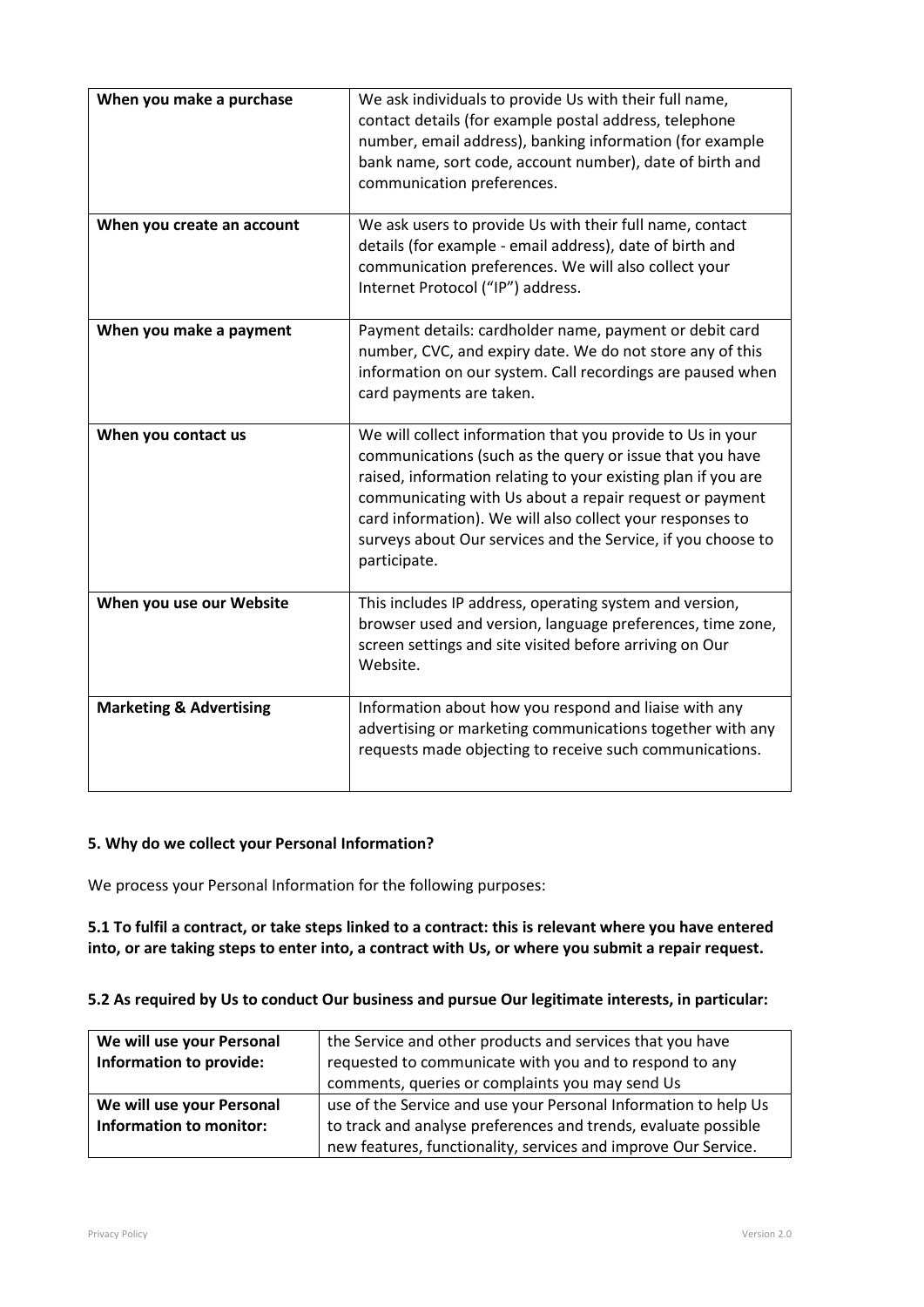| We will use your Personal<br>Information to recognise: | you on the Service, improve your experience, increase security of<br>Our networks and systems, and measure use and effectiveness of |
|--------------------------------------------------------|-------------------------------------------------------------------------------------------------------------------------------------|
|                                                        | Our Service.                                                                                                                        |
| We will use your Personal                              | complaints received from you or from others, about the Service                                                                      |
| Information to investigate:                            | or Our products and services. We also use this Personal                                                                             |
|                                                        | Information to track potential issues (for example, issues with                                                                     |
|                                                        | fulfilment of services) and trends to better serve you.                                                                             |
| We will use your Personal                              | make decisions about, and to effect, reorganisations or sales of                                                                    |
| Information to:                                        | all or part of Our business including any finance application that                                                                  |
|                                                        | we make on your behalf.                                                                                                             |
| We monitor:                                            | customer accounts to prevent, investigate and/or report fraud,                                                                      |
|                                                        | misrepresentation, or crime, in accordance with Applicable Law                                                                      |
| We will use Personal                                   | legal claims (for example, relating to denial of a repair request),                                                                 |
| Information in connection                              | compliance, regulatory and investigative purposes (for example,                                                                     |
| with:                                                  | theft and fraud investigations) as necessary (including disclosure                                                                  |
|                                                        | of such information in connection with legal process or litigation)                                                                 |
| We use Personal Information                            | some individuals to invite them to take part in market research                                                                     |
| of:                                                    | and customer surveys                                                                                                                |
| We will use your Personal                              | to send you information about 247 StayWarm Limited products                                                                         |
| Information to:                                        | and services, such as customer experience surveys (where your                                                                       |
|                                                        | consent is not required).                                                                                                           |

#### **5.3 Also:**

| For purposes which are required<br>by law: | In response to requests by government or law<br>enforcement authorities conducting an investigation;<br>and                                                          |
|--------------------------------------------|----------------------------------------------------------------------------------------------------------------------------------------------------------------------|
|                                            | Responding to complaints where We are under a legal<br>or regulatory obligation to adhere to a complaint<br>handling procedure including The Financial<br>Ombudsman. |

# **5.4 Automated Decision Taking**

In certain circumstances, decisions about you will be taken by solely automated means:

- Providing you with a quote: Where you request a quote from Us, such as for a new boiler, information such as your current level of cover and your new boiler are processed to determine whether the requested changes can be made to your plan and, if so, whether an additional premium is necessary.
- The consequences of this automated decision taking will be that you are either denied from making the requested change, are permitted to make the requested change with a charge or are permitted to make the requested change with no charge.
- If you do not agree with the result of a decision taken by solely automated means, you can request human review of the decision, express your point of view, and obtain an explanation of the decision and challenge it. If you wish to do so, please contact us.

#### **6. Who do We share your Personal Information with?**

Our parent company Ventureprise PLC and group companies including 247 StayWarm Limited. Other group companies include 247 Home Assist Limited (t/a 247 Home Rescue) and Home Response 360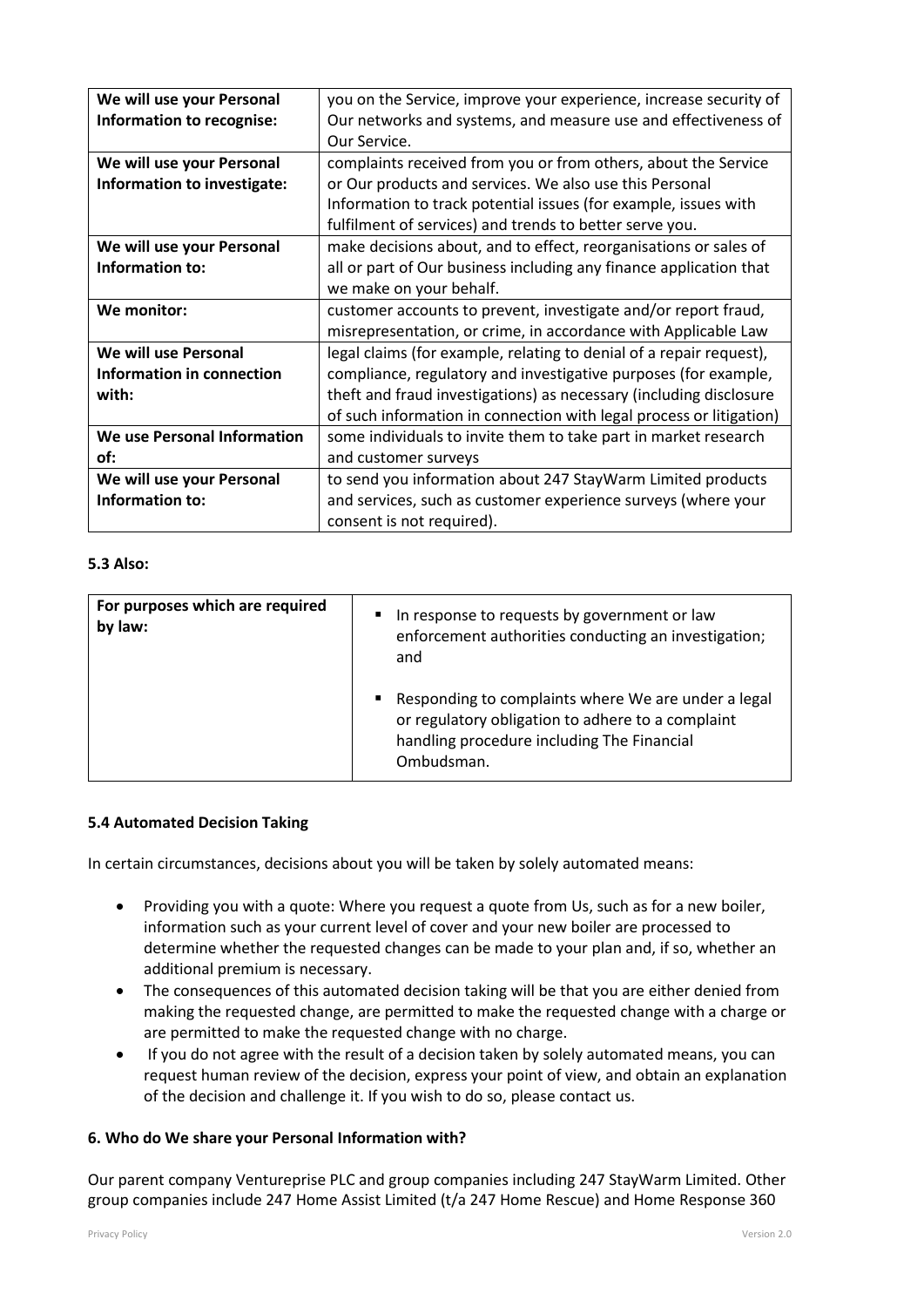Limited. From time to time, we may share your personal information with companies within the group for marketing, sales and repair request purposes. This is including any finance companies in relation to any applications that we make on your behalf.

#### **Also:**

| Disclosure to your<br>Insurer/Underwriter                         | We will disclose your Personal Information to your<br>Insurer/Underwriter for the purpose of performing tasks that<br>directly relate to the provision of the Service and repair requests.                                                                                                                                                                                                                                                                                                                                                                                                                                                                                                                                                                                                                                                                                                                                                                                                                                                                                                                                                                                                                                                                                                                                                                                                                                                |
|-------------------------------------------------------------------|-------------------------------------------------------------------------------------------------------------------------------------------------------------------------------------------------------------------------------------------------------------------------------------------------------------------------------------------------------------------------------------------------------------------------------------------------------------------------------------------------------------------------------------------------------------------------------------------------------------------------------------------------------------------------------------------------------------------------------------------------------------------------------------------------------------------------------------------------------------------------------------------------------------------------------------------------------------------------------------------------------------------------------------------------------------------------------------------------------------------------------------------------------------------------------------------------------------------------------------------------------------------------------------------------------------------------------------------------------------------------------------------------------------------------------------------|
| <b>Disclosure to Our Service</b><br><b>Providers and Partners</b> | We employ third party companies and individuals to facilitate the<br>Service (in particular, third parties assist Us with customer<br>support, the customer chat function on Our Website,<br>communications, audit, application or database hosting,<br>development, logistics, payment processing, other products (for<br>example, manufacturers and engineers), and fraud detection and<br>prevention. These third parties have limited access to your<br>Personal Information to perform these tasks on Our behalf and<br>are obligated to Us. The personnel of such third parties who use<br>your Personal Information is limited to those individuals which<br>are authorised to do so on a need-to-know basis and as<br>necessary to provide these business services to Us. To fulfil your<br>service, your account or any repair request you make, We may<br>share your name, contact details (including postal address, email<br>address and mobile number), and reference of your covered<br>boiler with the manufacturer, engineer or a sub-contractor. We<br>may also share your name and contact details as necessary. We<br>may also share your information with Our affiliates such as Home<br>Response 360 Ltd who are an authorised representative whose<br>activities relate to repair request fulfilment. We do not authorise<br>such third parties to disclose or use this Personal Information for<br>other purposes. |
| <b>Disclosure to Public</b><br><b>Authorities</b>                 | We may disclose your Personal Information if required for the<br>purposes above, if mandated by law or if required for the legal<br>protection of Our legitimate interests in compliance with<br>Applicable Law.                                                                                                                                                                                                                                                                                                                                                                                                                                                                                                                                                                                                                                                                                                                                                                                                                                                                                                                                                                                                                                                                                                                                                                                                                          |
| <b>Other Categories of</b><br><b>Recipients</b>                   | We may also disclose your Personal Information, usage<br>information, and other information about you to parties<br>acquiring part or all of Our assets, as well as your<br>insurer/underwriter and consultants. This includes our payment<br>processor Bottomline & Stripe which is an online payment<br>processing platform when taking payment for the services We<br>offer.                                                                                                                                                                                                                                                                                                                                                                                                                                                                                                                                                                                                                                                                                                                                                                                                                                                                                                                                                                                                                                                           |
|                                                                   | We may also disclose your personal information to Gas Safe.<br>Also, if any bankruptcy or reorganisation proceeding is brought<br>by or against Us, your Personal Information may be considered a<br>company asset that may be sold or transferred to third parties.                                                                                                                                                                                                                                                                                                                                                                                                                                                                                                                                                                                                                                                                                                                                                                                                                                                                                                                                                                                                                                                                                                                                                                      |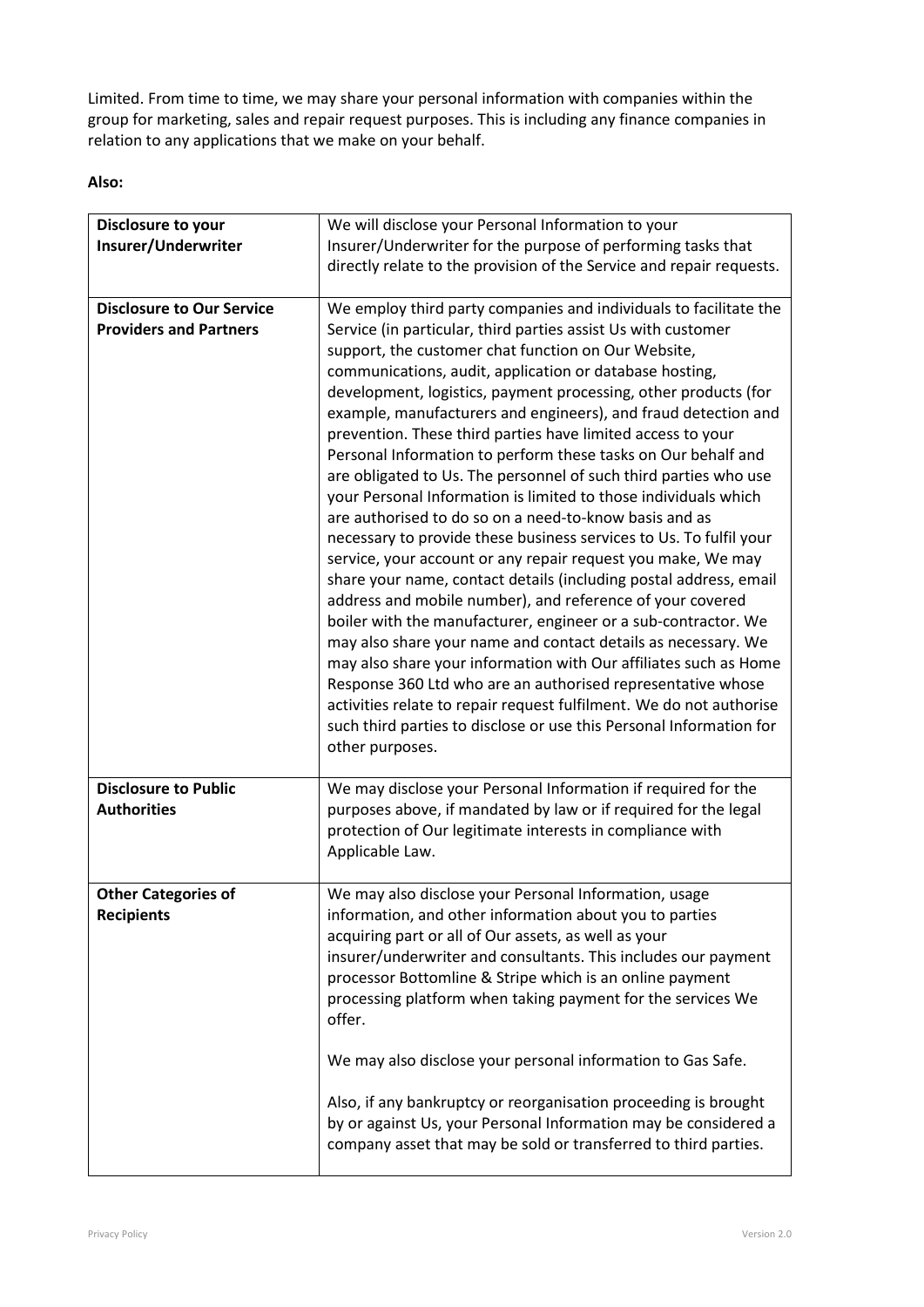#### **7. Where is your Personal Information processed?**

We use third parties located in other countries to help us run our business. As a result, personal data may be transferred outside the countries where we and our customers are located. This includes countries that do not have laws that provide specific protection for personal data. We have taken and continue to take steps to ensure all personal data is provided with adequate protection. Where we transfer personal data outside of the EEA to a country not determined by the European Commission as providing an adequate level of protection for personal data, the transfers will be under an agreement which covers the requirements for the transfer of personal data outside the EEA, such as the European Commission approved standard contractual clauses.

#### **8. What are your Rights and Choices about your Personal Information?**

You are entitled to exercise your rights to the following:

- Request a copy of all your personal data We have in Our possession (subject access requests)
- Correct any data that appears to be incorrect.
- Your Right for your personal data to be erased (right to be forgotten)
- Object to receiving marketing and advertising communications.
- Withdraw Consent that you have previously provided to us.

Should you wish to exercise any of your rights, please contact us by email on [privacy@247homerescue.co.uk](mailto:privacy@247homerescue.co.uk)

In certain situations, and subject to Applicable Law, We may not be able or obliged to comply with part or all of your individual requests. For example, We may not comply with an access request if doing so would reveal Personal Information about another person or comply with a deletion request relating to information which We are required by law to keep or have compelling legitimate interests in keeping.

Please note that We have the right to refuse requests which are manifestly unfounded or excessive (for example, due to their repetitive character). Relevant exemptions are included in both the UK GDPR and in the Data Protection Act 2018. We will inform you of relevant exemptions We rely upon when responding to any request you make.

If you have unresolved concerns, you have the right to complain to the UK Information Commissioner's Office (ICO) who are the UK's data protection authority where you believe a breach may have occurred. You can contact the ICO on 0303 123 1113 or alternatively start a live chat at [https://ico.org.uk/make](https://ico.org.uk/make-a-complaint/)[a-complaint/](https://ico.org.uk/make-a-complaint/)

#### **9. How do we communicate with you?**

We communicate with you through telephone, email, SMS and the Service. We will send you servicerelated communications (for example, "We have attempted to contact you…"), marketing and promotional messages (with your consent if required) customer satisfaction and market research surveys.

You can change your email, SMS and contact preferences by contacting us by email at [privacy@247homerescue.co.uk](mailto:privacy@247homerescue.co.uk) or by telephone on **0333 358 0075**.

#### **10. Holding your Personal Information**

We retain the Personal Information you provide as needed to provide the Service as follows: